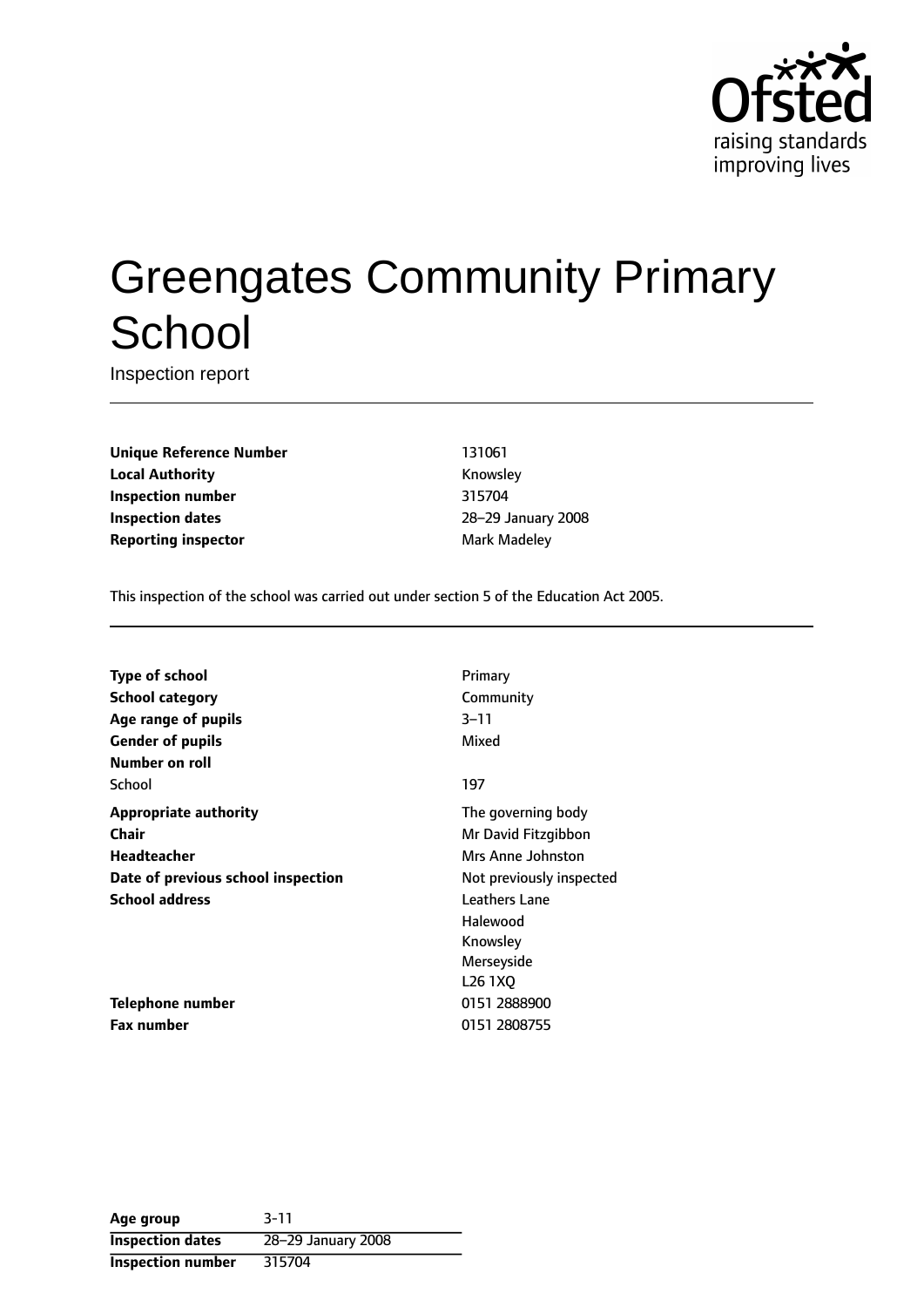.

© Crown copyright 2008

#### Website: www.ofsted.gov.uk

This document may be reproduced in whole or in part for non-commercial educational purposes, provided that the information quoted is reproduced without adaptation and the source and date of publication are stated.

Further copies of this report are obtainable from the school. Under the Education Act 2005, the school must provide a copy of this report free of charge to certain categories of people. A charge not exceeding the full cost of reproduction may be made for any other copies supplied.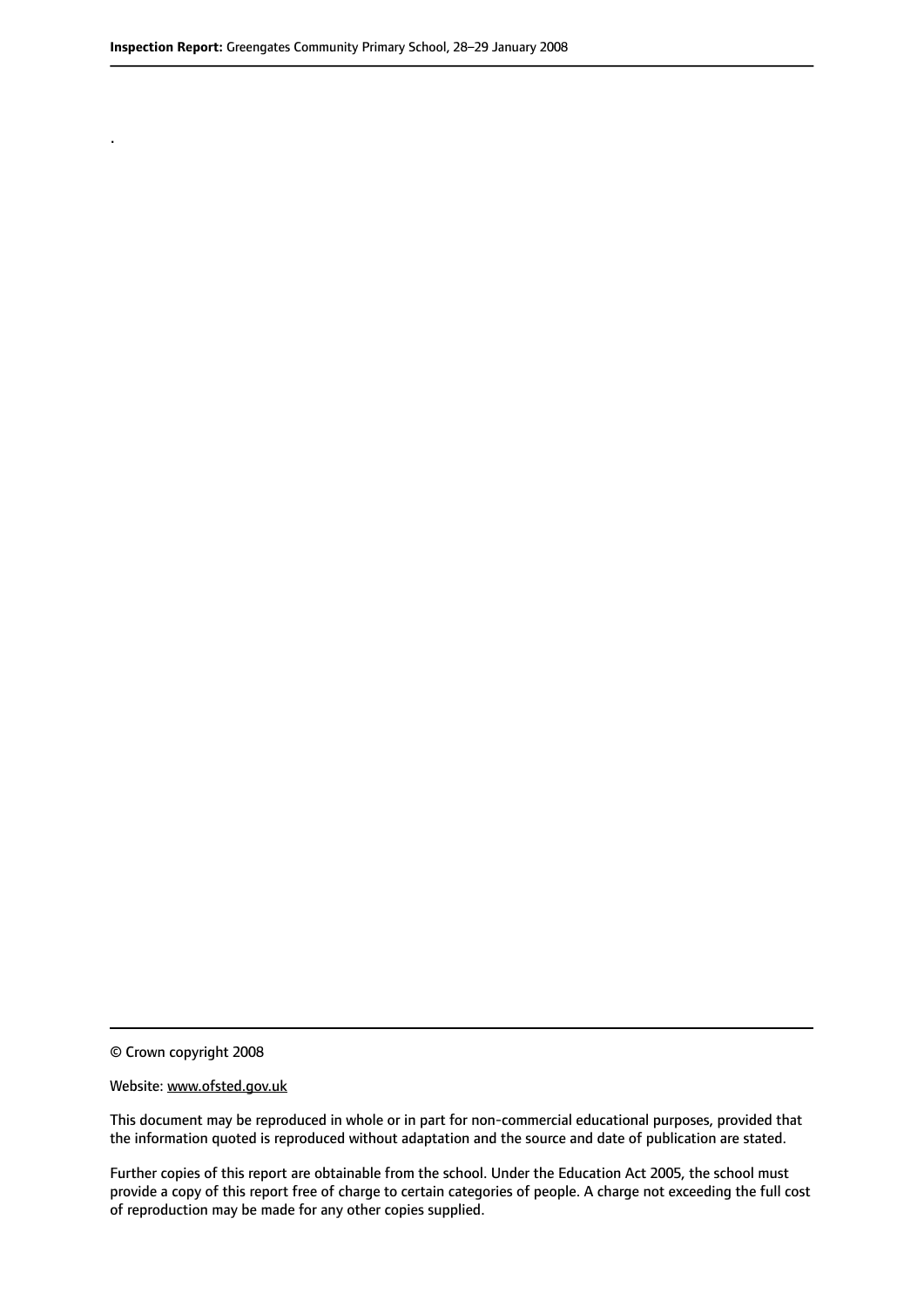# **Introduction**

The inspection was carried out by two Additional Inspectors.

## **Description of the school**

This school was formed in September 2006 from the amalgamation of two local schools. It is of average size and the vast majority of its pupils are of White British heritage. Nearly half the pupils are eligible for free school meals, which is well above average. The percentage of pupils with learning difficulties and/or disabilities is also above average. Most of these pupils have difficulties with speech, language and communication.

## **Key for inspection grades**

| Grade 1 | Outstanding  |
|---------|--------------|
| Grade 2 | Good         |
| Grade 3 | Satisfactory |
| Grade 4 | Inadequate   |
|         |              |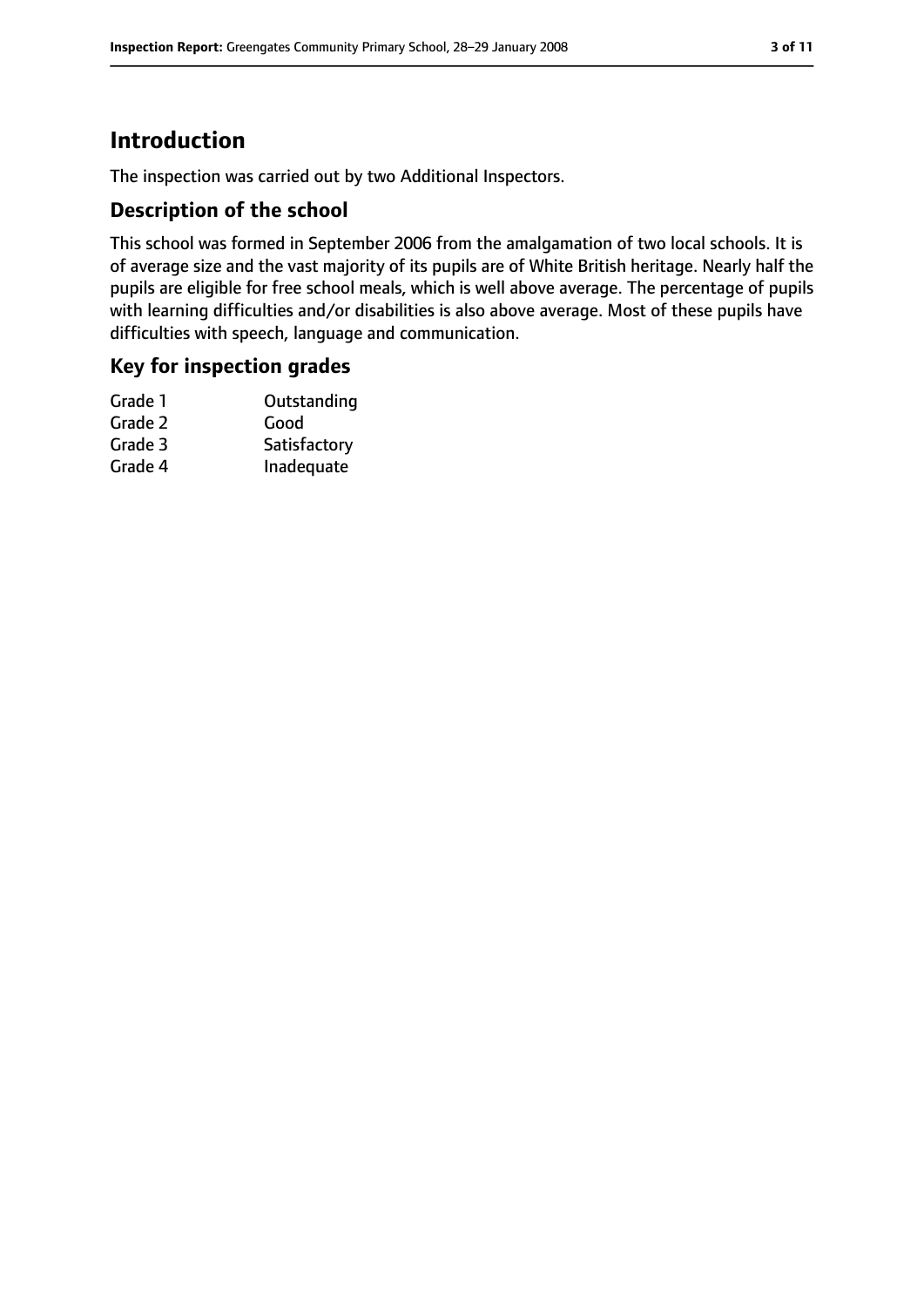# **Overall effectiveness of the school**

#### **Grade: 3**

This new school is providing a satisfactory education for its pupils. It has good systems for pupils' care, guidance and support and this leads to their personal development being good. For example, pupils talk positively about making new friends and they know how to stay active and healthy. Strong leadership from the headteacher and governing body, and effective management, have quickly established a firm base from which the school can move forward. This quality of leadership and management has maintained the strengths of both schools and quickly established plans, which are beginning to bear fruit, to carry the new school forward. The capacity to improve even further is good.

Parents are very pleased with the school and the rapid progress it has made. Pupils too are proud of their new school. For example, many pupils are excited that their school achieved second place in a local swimming gala recently. The curriculum adequately meets the needs of the pupils. Additional activities like music, modern foreign languages and educational visits are of good quality and promote pupils' enjoyment of school. The quality of teaching is satisfactory and staff plan lessons thoroughly.

Children join the Foundation Stage with skills that are well below age-related expectations. Current standards at the end of Key Stage 2 are below average. Pupils' achievement, however, is satisfactory, given their various starting points at this new school. Pupils with learning difficulties and/or disabilities make good progress because programmes of work and teaching are so closely geared to their needs. However, many other pupils lack the quality vocabulary or the ideas to write creatively because their experience through first-hand experience and books is not broad enough. Moreover, work set for the more able mathematicians too often involves more questions than tasks which encourage them to use their thinking skills.

Satisfactory provision in the Foundation Stage enables pupils to make steady progress and they join Year 1 with standards which are below national expectations. Sound teaching in Key Stage 1 helps most pupils reach the expected standard for their age, but very few go on to reach the higher standard because teaching does not extend the pupils' understanding well enough, especially in mathematics.

Senior managers accurately assess the current position of the school and use this information well to plan for the future. The main priority is to raise standards in English and mathematics and these plans are already having an impact because most pupils began to progress more quickly during the autumn term. The school gives satisfactory value for money.

# **Effectiveness of the Foundation Stage**

#### **Grade: 3**

The Foundation Stage is satisfactory overall; children get off to a good start in the Nursery. Parents say, with justification, that their children eagerly anticipate the exciting activities on offer each day in the Nursery. The classroom and outside area are well planned to be both stimulating and inviting for children and are used well to promote learning. Activities are especially effective in helping children gain the independence and social skills they need in school. Language skills, from their low starting point, are developed well. Progress slows in the Reception class, where children's sometimes challenging behaviour is not always effectively managed. Good support from the Foundation Stage manager has improved the environment here and the quality of planning so that children are learning but the pace is, as yet, slower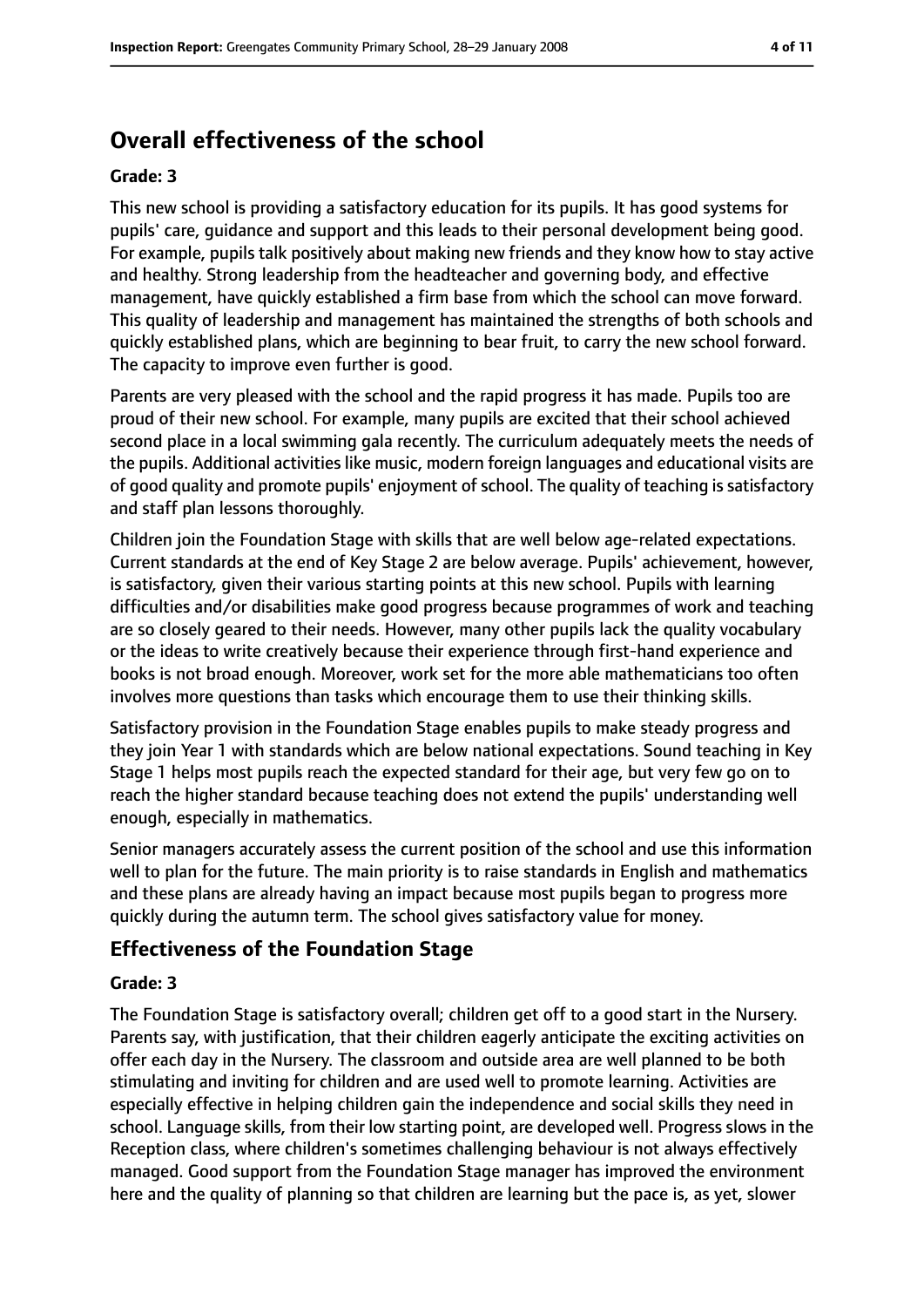than in the Nursery class. Teacher assessments are exceptionally good in the Nursery and used effectively to plan the next stage in children's learning, but this is not done with sufficient regularity or thoroughness in the Reception class.

## **What the school should do to improve further**

- Broaden pupils' experiences of books and the wider world so that their enriched vocabulary and ideas enable them to improve the quality of their writing.
- Provide activities which challenge the mathematical thinking of the more able pupils.
- Improve assessment procedures and the use of the information gathered to plan the next stage in children's learning in the Reception class.

A small proportion of the schools whose overall effectiveness is judged satisfactory but which have areas of underperformance will receive a monitoring visit by an Ofsted inspector before their next section 5 inspection.

# **Achievement and standards**

#### **Grade: 3**

On entry to Year 1, pupils' language skills are below average with particular weaknesses in their letter sounds and writing skills. Staff are successful in raising their reading and writing skills to average levels by using an effective programme to teach letter sounds. However, tasks rarely extend the most able pupils, particularly in mathematics. Current standards of reading, writing and mathematics in Key Stage 1 are below average but this represents satisfactory progress from these pupils' various starting points. In Key Stage 2, pupils again make satisfactory progress overall and their rate of progress is improving all the time. Teaching is becoming more effective and senior managers use target-setting well. Nevertheless, standards in English, mathematics and science are below average. They are especially weak in writing, which pupils find hard because they have narrow vocabularies and few ideas. Too few pupils are above average in mathematics partly because tasks are repetitive and do not test the thinking of the most able. Pupils with learning difficulties and/or disabilities are well supported in most classes, with teaching assistants providing effective support during group work. Consequently, these pupils make good progress.

# **Personal development and well-being**

#### **Grade: 2**

Pupils really enjoy school, work together quite well and have formed positive relationships with adults. They say that they quickly became friends with each other after the amalgamation. They are delighted that adults value their work and are proud to receive recognition at celebration assemblies for improved work, behaviour or attitudes. They raise money for charities and are very keen to support the Starfish project, which provides crSche facilities in Africa. These examples demonstrate that pupils' spiritual, moral, social and cultural development is good. Pupils' behaviour is satisfactory. Most of them are orderly and keen to learn but a few chat during lessons and are sometimes inattentive. The steady progress they make in English and mathematics and their good social skills are a satisfactory grounding for the next stage of their education. Pupils know about hand washing and healthy eating and the bright displays concerning 'good' foods and cleanliness in the dining hall are a constant reminder of them. Pupils' attendance, which is generally broadly average, was below average at the time of the inspection owing to a recent spate of illness in all classes. Also, the school has identified those pupils with very poor attendance and is making every effort to get them to school.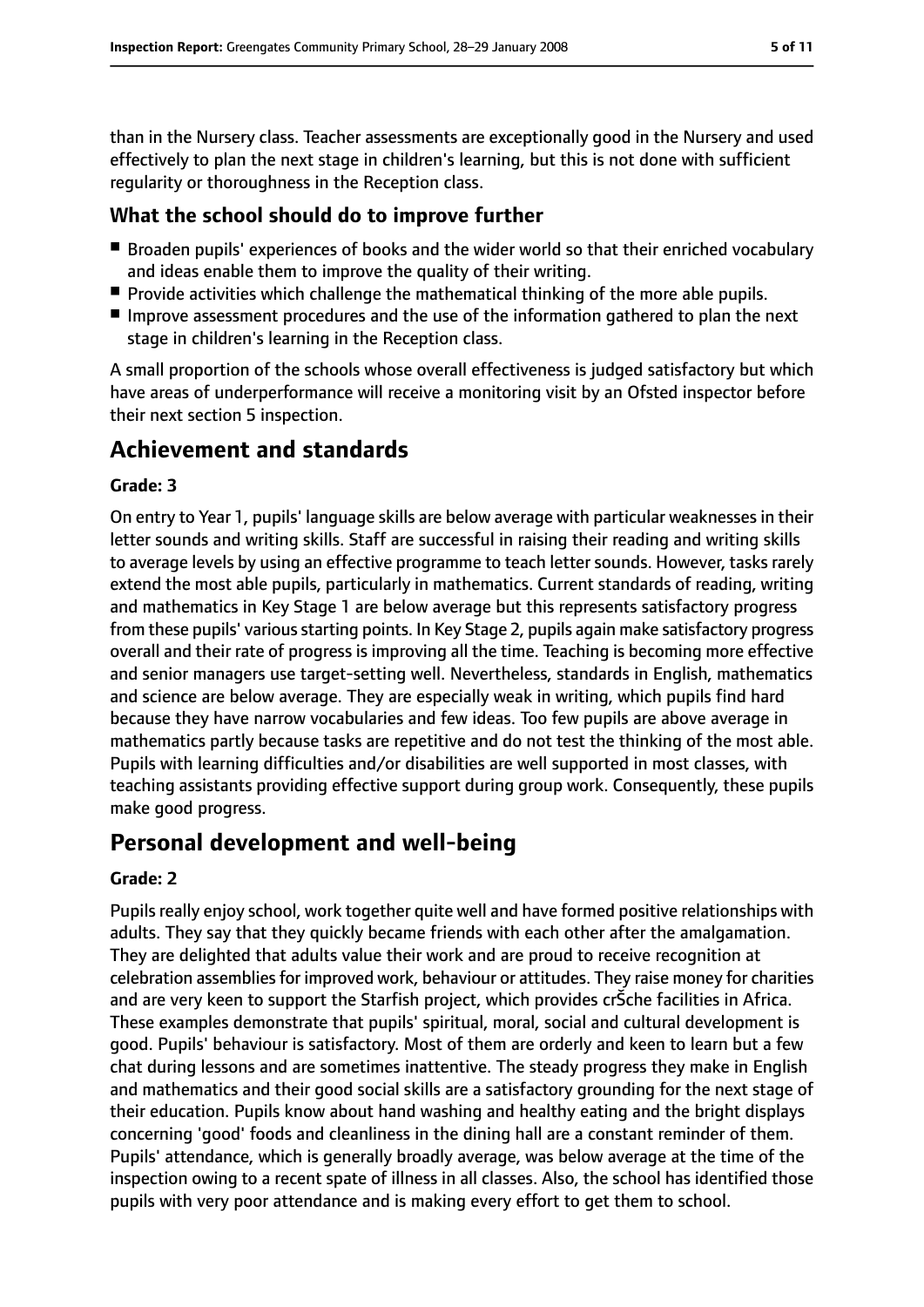# **Quality of provision**

## **Teaching and learning**

#### **Grade: 3**

The quality of pupils' learning is satisfactory because there are some inconsistencies between classes. It is better in the older junior classes and in the Nursery class. Teachers' planning is good and generally takes account of what pupils have already learned. The management of lessons, however, is not always consistent enough. For example, the teachers do not always share what will be learned in the lesson with the pupils. Consequently, pupils do not always focus on the lesson well and cannot easily review their learning at the end of the session. Teachers mostly manage pupils' behaviour well mixing praise and reward with appropriate sanction when necessary. The deployment of teaching assistants is good during group work but their impact on learning is less effective when the teacher is talking to the class. Teachers' marking is very helpful to the pupils in most classes, telling them what they have done well and how they might improve further.

#### **Curriculum and other activities**

#### **Grade: 3**

The school's programme for English and mathematics adequately develops pupils' skills. The emphasis on systematically teaching letter sounds in Key Stage 1 is having a positive impact on pupils' ability to read and to spell. Other subjects are taught through the recently introduced International Primary Curriculum. This new approach is exciting pupils and giving them more opportunities to discuss but it is too early to evaluate its overall impact on their learning. The school makes good use of specialist teaching in music. Pupils like to sing and many of them learn to play an instrument. A modern foreign language is also taught. The school offers a good range of educational visits to places of interest. For example, pupils were enthralled when acting out a period of history during their visit to Speke Hall. Pupils are enthusiastic about the good 'golden time' carousel of activities offered to them every Friday afternoon as a reward for good behaviour.

#### **Care, guidance and support**

#### **Grade: 2**

Parents report that their children are happy to come to school and feel safe there. These commentssupport the inspection's view that the school looks after its pupils well. For example, attendance is checked regularly and appropriate action is taken to encourage improvements, and a good rewards structure, including the very popular 'golden time', are improving pupils' behaviour. Good quality information gives parents a clear picture of their children's progress and how they can support their learning at home. Safeguarding procedures are in place and meet government requirements. Parents of pupils with learning difficulties and/or disabilities are kept fully informed of their children's additional support. The school makes good use of support agencies to help these pupils. The effective partnership with all parents and the excellent links with other schools have a very positive impact on pupils' personal development. The system of target-setting is established and, coupled with generally good marking by teachers, helps pupils know what they have to do to improve their work.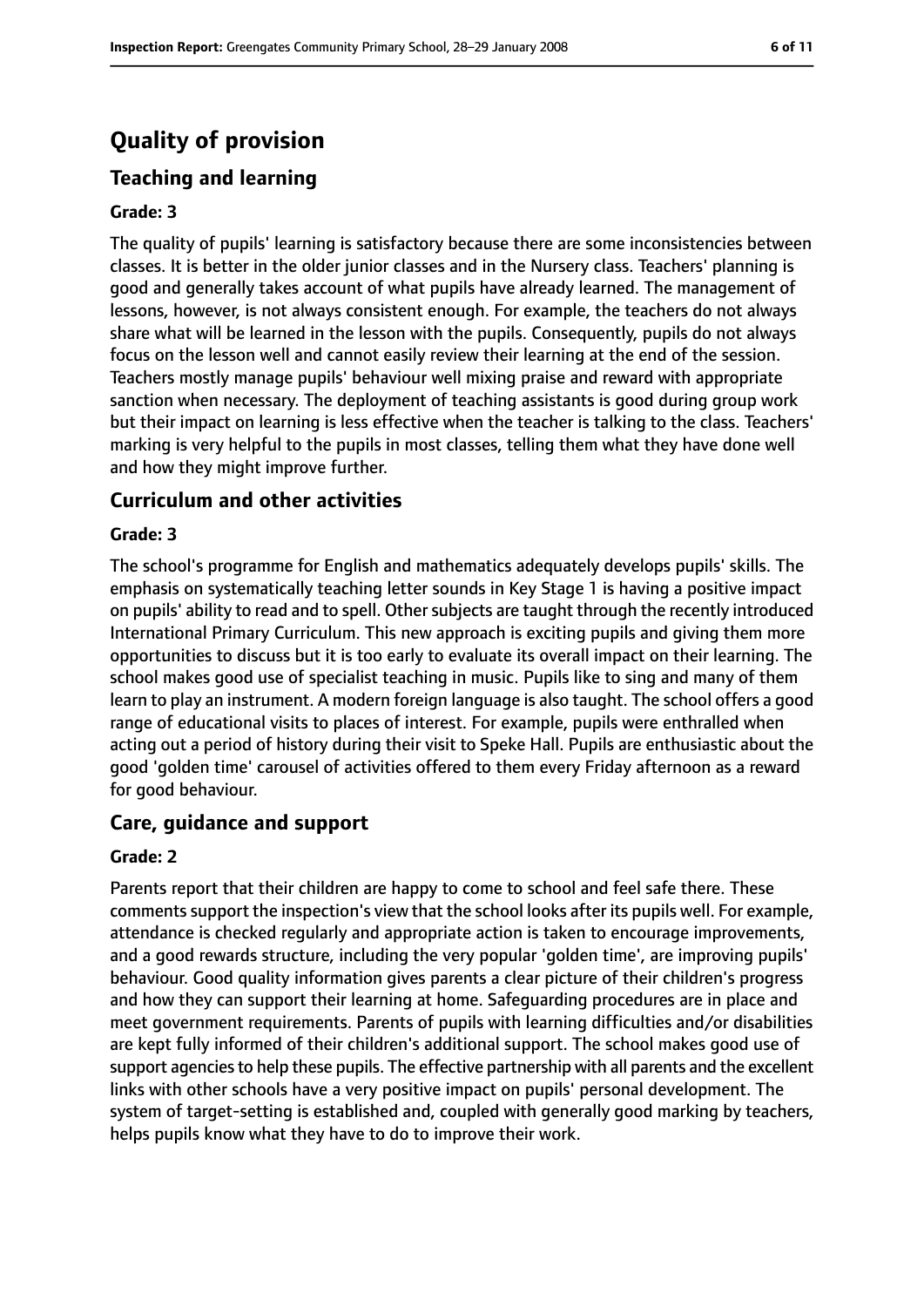# **Leadership and management**

#### **Grade: 2**

The headteacher, with the very active support of the governing body and the deputy headteacher, has managed the amalgamation of the two schools very well. The new school functions as one institution with common polices. Provision is improving well. Good systems designed to improve pupils' progress are in place. These are used well by most teachers. However, the school has identified that higher attainers and children in Reception could benefit from a better application of these methods. Plans have been implemented to tackle these relative weaknesses, but it is too early to see much impact from them. Senior managers have a clear picture of the quality of teaching and have made effective use of this information to help improve the confidence and skills of colleagues through advice and training. Governance is good. The governing body maintains an efficient overview of spending and has a good picture of where the school is now and how governors intend to develop the school. They have been especially effective in negotiating improvements in accommodation with the local authority.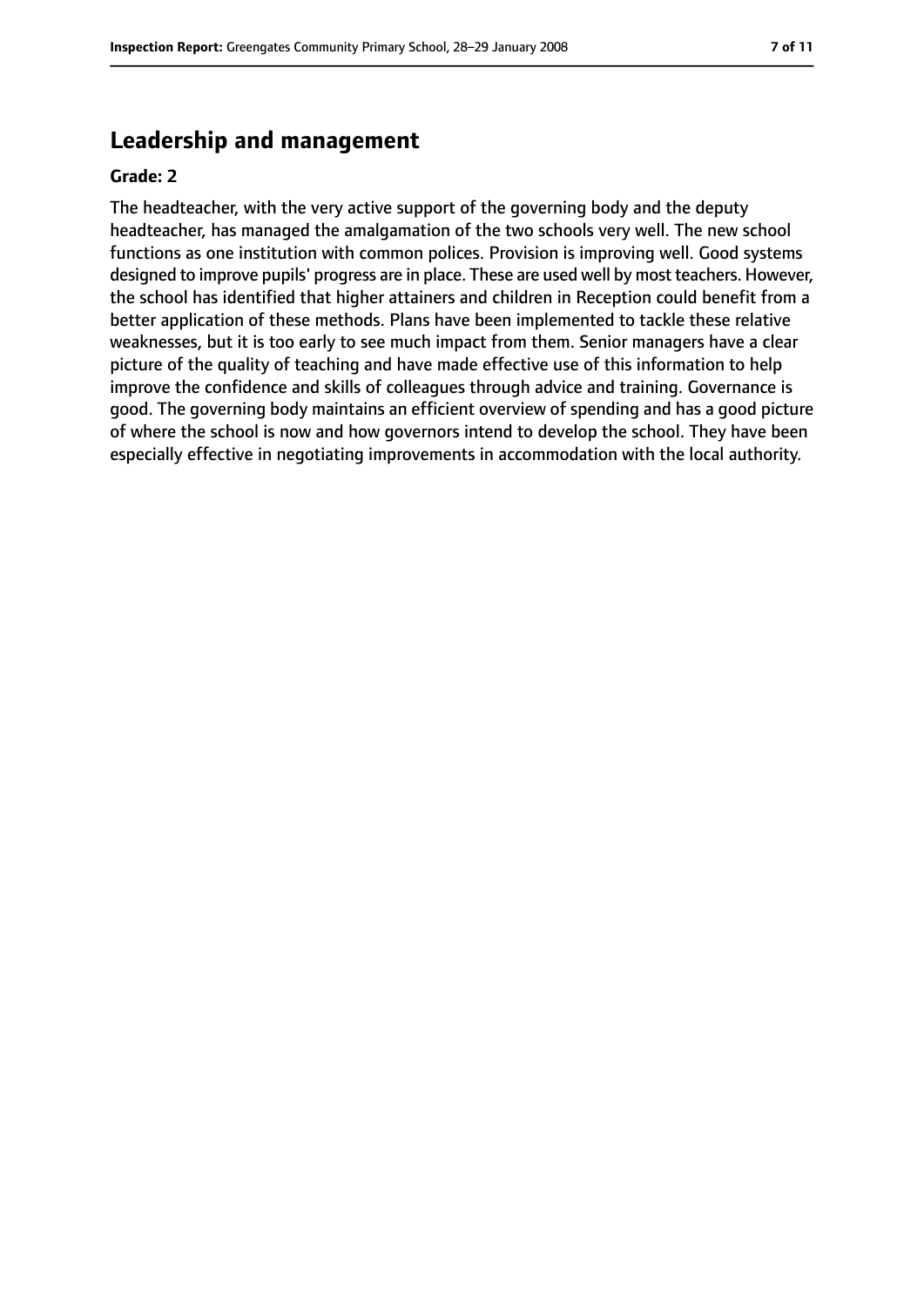**Any complaints about the inspection or the report should be made following the procedures set out in the guidance 'Complaints about school inspection', which is available from Ofsted's website: www.ofsted.gov.uk.**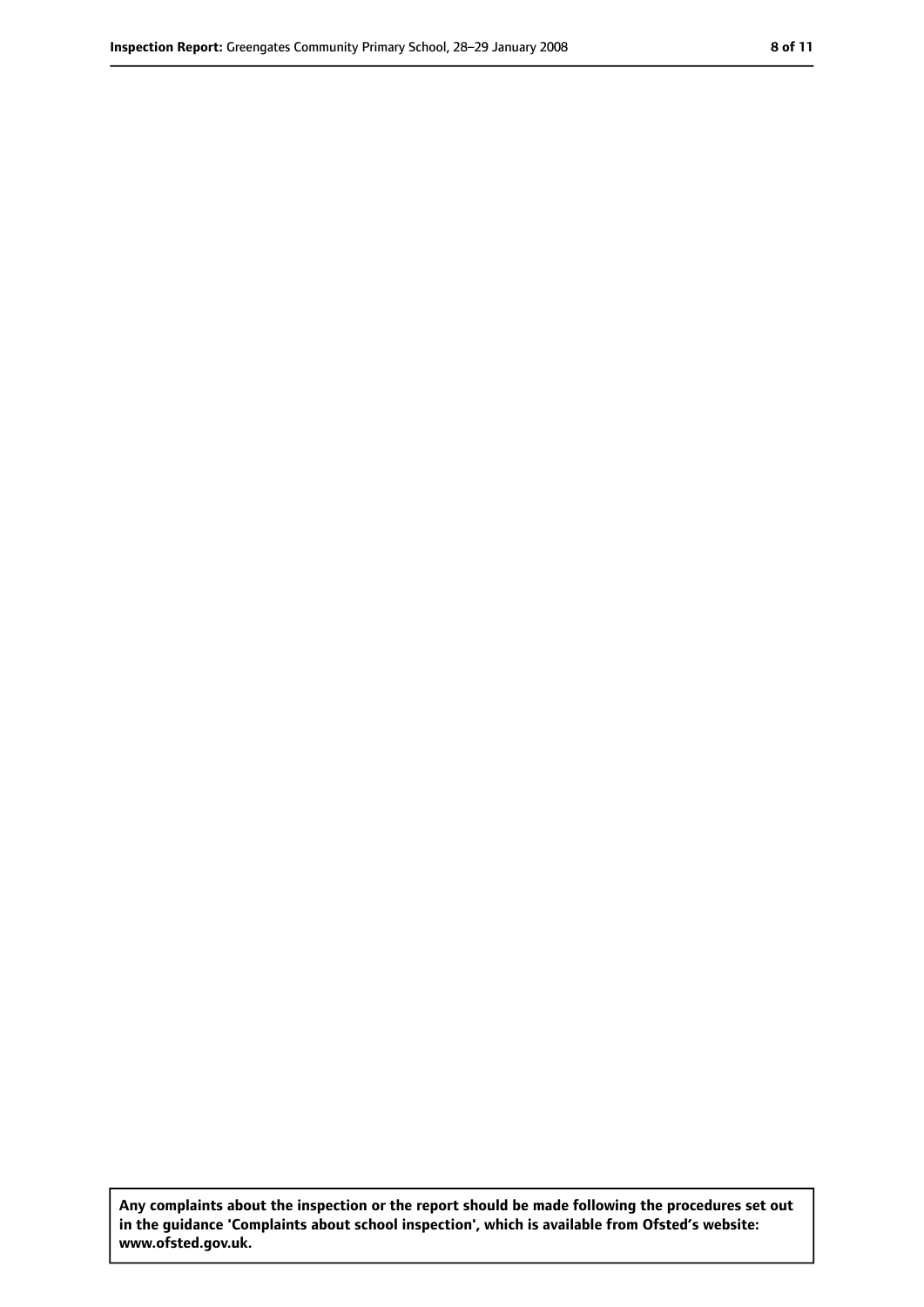# **Inspection judgements**

| $^{\backprime}$ Key to judgements: grade 1 is outstanding, grade 2 good, grade 3 satisfactory, and | <b>School</b>  |
|----------------------------------------------------------------------------------------------------|----------------|
| arade 4 inadeguate                                                                                 | <b>Overall</b> |

# **Overall effectiveness**

| How effective, efficient and inclusive is the provision of education, integrated<br>care and any extended services in meeting the needs of learners? |           |
|------------------------------------------------------------------------------------------------------------------------------------------------------|-----------|
| Effective steps have been taken to promote improvement since the last<br>inspection                                                                  | <b>NA</b> |
| How well does the school work in partnership with others to promote learners'<br>well-being?                                                         |           |
| The effectiveness of the Foundation Stage                                                                                                            |           |
| The capacity to make any necessary improvements                                                                                                      |           |

## **Achievement and standards**

| How well do learners achieve?                                                                               |  |
|-------------------------------------------------------------------------------------------------------------|--|
| The standards <sup>1</sup> reached by learners                                                              |  |
| How well learners make progress, taking account of any significant variations between<br>groups of learners |  |
| How well learners with learning difficulties and disabilities make progress                                 |  |

# **Personal development and well-being**

| How good is the overall personal development and well-being of the<br>learners?                                  |  |
|------------------------------------------------------------------------------------------------------------------|--|
| The extent of learners' spiritual, moral, social and cultural development                                        |  |
| The extent to which learners adopt healthy lifestyles                                                            |  |
| The extent to which learners adopt safe practices                                                                |  |
| How well learners enjoy their education                                                                          |  |
| The attendance of learners                                                                                       |  |
| The behaviour of learners                                                                                        |  |
| The extent to which learners make a positive contribution to the community                                       |  |
| How well learners develop workplace and other skills that will contribute to<br>their future economic well-being |  |

# **The quality of provision**

| How effective are teaching and learning in meeting the full range of the<br>learners' needs?          |  |
|-------------------------------------------------------------------------------------------------------|--|
| How well do the curriculum and other activities meet the range of needs<br>and interests of learners? |  |
| How well are learners cared for, guided and supported?                                                |  |

### **Annex A**

 $^1$  Grade 1 - Exceptionally and consistently high; Grade 2 - Generally above average with none significantly below average; Grade 3 - Broadly average to below average; Grade 4 - Exceptionally low.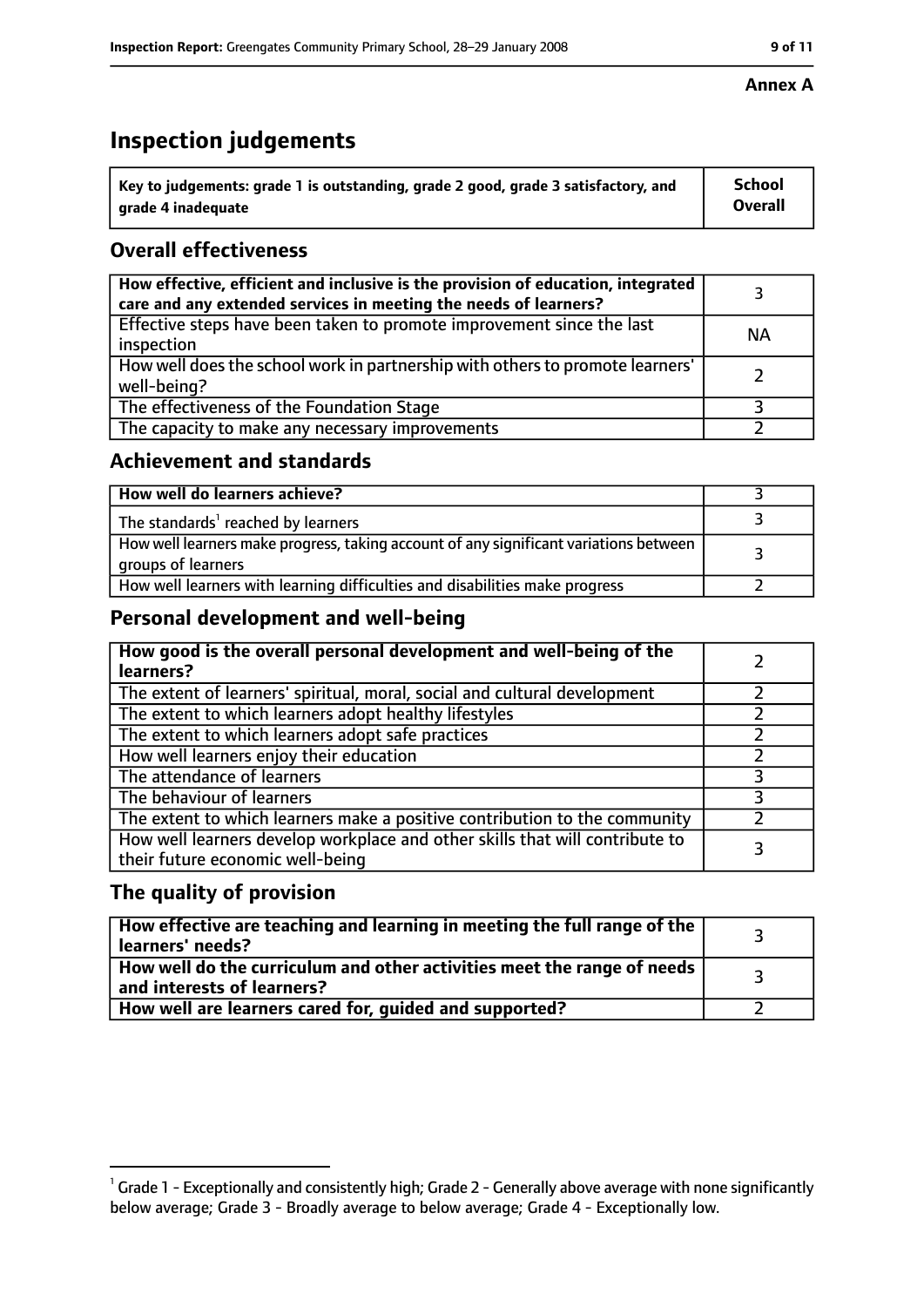#### **Annex A**

# **Leadership and management**

| How effective are leadership and management in raising achievement              |     |
|---------------------------------------------------------------------------------|-----|
| and supporting all learners?                                                    |     |
| How effectively leaders and managers at all levels set clear direction leading  |     |
| to improvement and promote high quality of care and education                   |     |
| How effectively leaders and managers use challenging targets to raise standards |     |
| The effectiveness of the school's self-evaluation                               |     |
| How well equality of opportunity is promoted and discrimination tackled so      |     |
| that all learners achieve as well as they can                                   | 3   |
| How effectively and efficiently resources, including staff, are deployed to     | 3   |
| achieve value for money                                                         |     |
| The extent to which governors and other supervisory boards discharge their      |     |
| responsibilities                                                                |     |
| Do procedures for safequarding learners meet current government                 |     |
| requirements?                                                                   | Yes |
| Does this school require special measures?                                      | No  |
| Does this school require a notice to improve?                                   | No  |